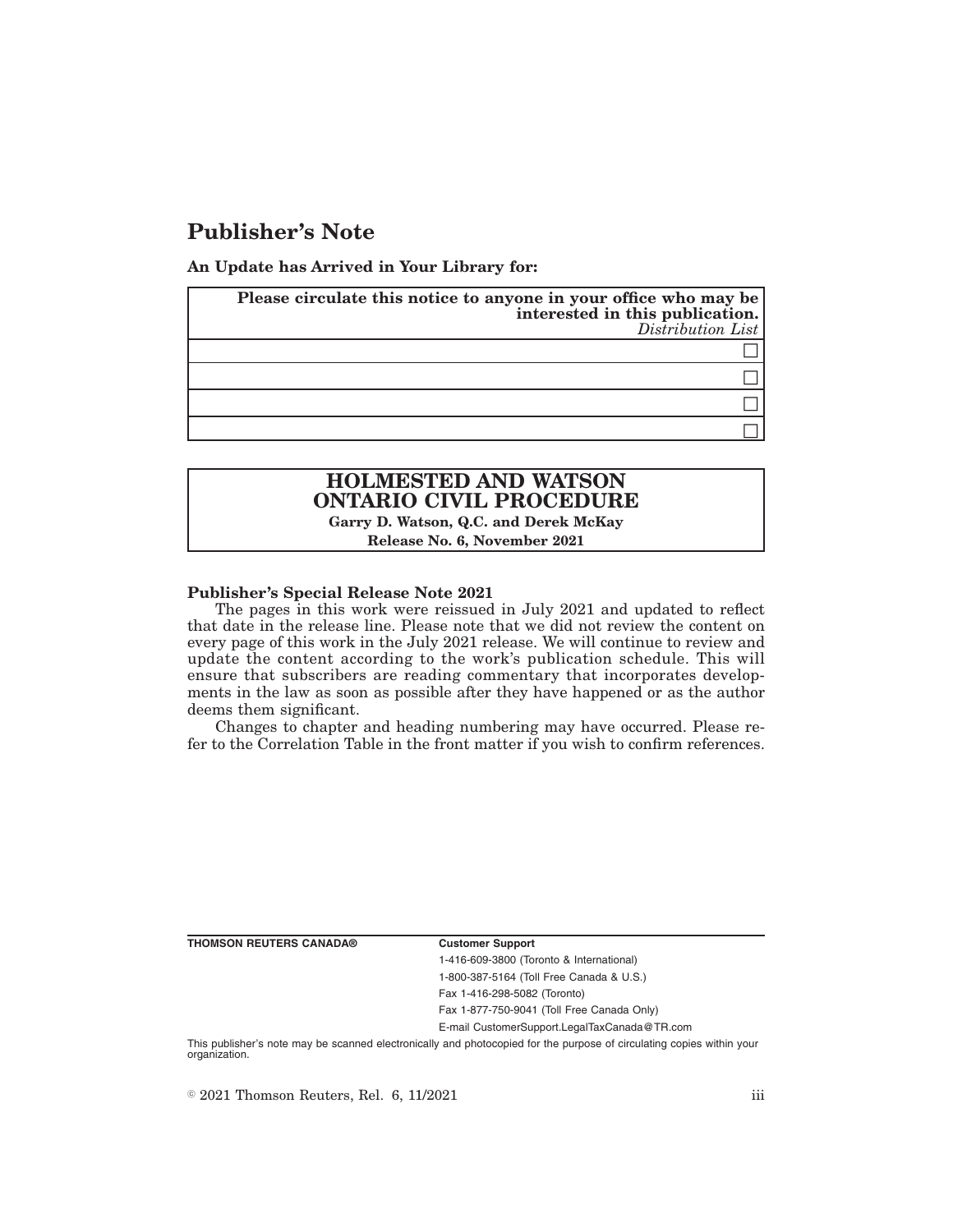This is the encyclopaedia of civil litigation in Ontario. It has been designed as a general treatise on civil procedure through section-by-section and rule-by-rule analytical commentary to the *Courts of Justice Act* and the *Rules of Civil Procedure*. It may be used as a research tool in the preparation of any type of application to court as well as preparation for trial and beyond.

### **What's New in this Update**

This release updates the commentary, case digests, and legislation for the *Family Law Rules*.

## **Highlights**

*Ni v. Yan***, 2020 CarswellOnt 14206 (S.C.J.):** A settlement conference should not be the forum to dispute and adjudicate upon disclosure issues where there are numerous items in dispute the relevance and proportionality of which can only be determined by a motion. To hold a settlement conference otherwise is a complete waste of the court's valuable time and the parties' resources. It is inconceivable that a party who raises serious disclosure shortcomings can make an informed settlement decision or that a lawyer can competently give settlement advice to such a client. A settlement conference is not a disclosure dartboard. Too often serial settlement conference events are permitted in circumstances where there are continuing complaints about inadequate or refused disclosure impacting a party's ability to make an informed settlement decision. That practice must end.

*Hilton v. Hilton***, 2021 ONCA 29:** Where a party seeks to set aside an order made at an uncontested trial on the basis of his own failure to make disclosure, an appeal of the order is required. However, where a party seeks to set aside an order made at an uncontested trial on the basis of the opposing party's misrepresentations at trial, the appropriate route was to have the issue determined on the merits pursuant to r. 25(19).

*A.P. v. L.K.***, 2020 CarswellOnt 7026 (S.C.J.):** The Medical Officer of Health for the City of Toronto (''MOH'') brought a motion to intervene in an appeal of an arbitrator's decision in which the arbitrator declined to order the vaccination of the parties two children. The Mother opposed the intervention. There is no rule in the Ontario *Family Law Rules* respecting interventions. However, r. 1(7) allows the court to refer to the *Rules of Civil Procedure* ("RCP"). Rule 3.02 of the *RCP* deals with interventions. The absence of provisions addressing interventions in family law appeals was a clear gap or omission in the *Family Law Rules* such that the Court was justified in looking to the *Rules of Civil Procedure*, through the lens of Rule 1(7). By enacting r. 1(7), the legislature understood there would be times when it would be appropriate to consider the *Rules of Civil Procedure* when dealing with a family law matter governed by the *Family Law Rules*.

### **ProView Developments**